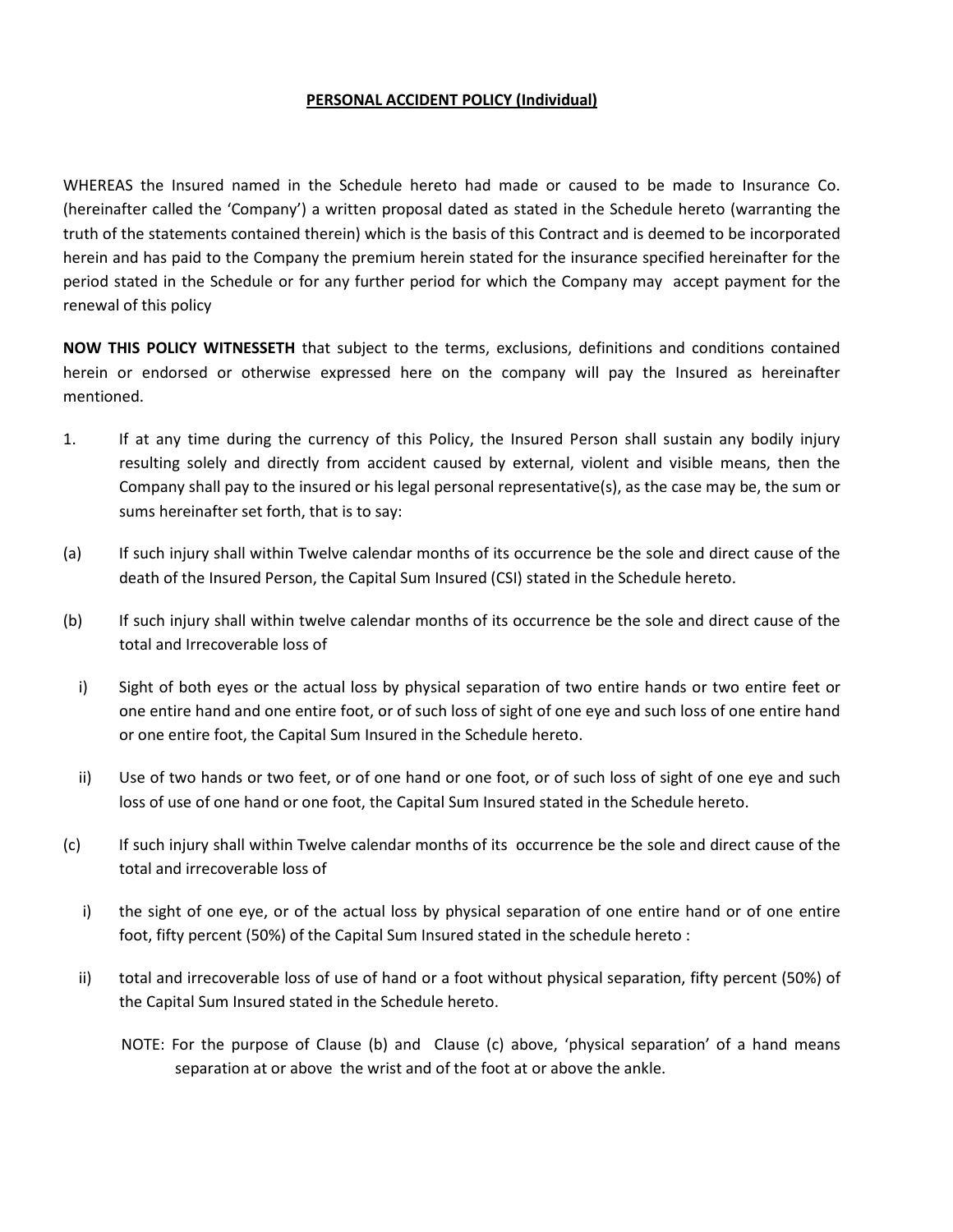- d) If such injury shall as a direct consequence thereof, immediately, permanently, totally and absolutely, disable the Insured person from engaging in any employment or occupation of any description whatsoever, then lump a sum equal to hundred percent (100%) of the Capital Sum Insured.
- e) In such injury shall within twelve calendar months of its occurrence be the sole and direct cause of the total and/or partial and irrecoverable loss of use or of the actual loss by physical separation of the following, then the percentage of the capital Sum Insured as indicated below shall be payable. :

Percentage of Capital Sum Insured

|  | $\vert$         | Loss of toes - all                                      | 20 |
|--|-----------------|---------------------------------------------------------|----|
|  |                 | Great - both phalanges                                  | 05 |
|  |                 | Great one phalanx                                       | 02 |
|  | $\overline{11}$ | Other than great, if more than one toe lost<br>for each | 01 |
|  |                 |                                                         | 75 |
|  | lii)            | Loss of hearing - both ears                             | 30 |
|  | $ v\rangle$     | loss of hearing - one ear                               | 40 |
|  |                 | loss of four fingers and thumb of one hand              |    |
|  | v)              | Loss of four fingers                                    | 35 |
|  | vi)             |                                                         | 25 |
|  |                 | Loss of thumb - both phalanges                          | 10 |
|  | vii)            | - one phalanx                                           |    |
|  |                 | Loss of index finger                                    | 10 |
|  | viii)           | - three phalanges or two phalanges or one<br>phalanx    |    |
|  |                 | Loss of middle finger                                   | 06 |
|  | ix)             | - three phalanges or two phalanges or one<br>phalanx    | 05 |
|  | x)              | Loss of nine finger                                     |    |
|  |                 | - three phalanges or two phalanges or one<br>phalanx    | 04 |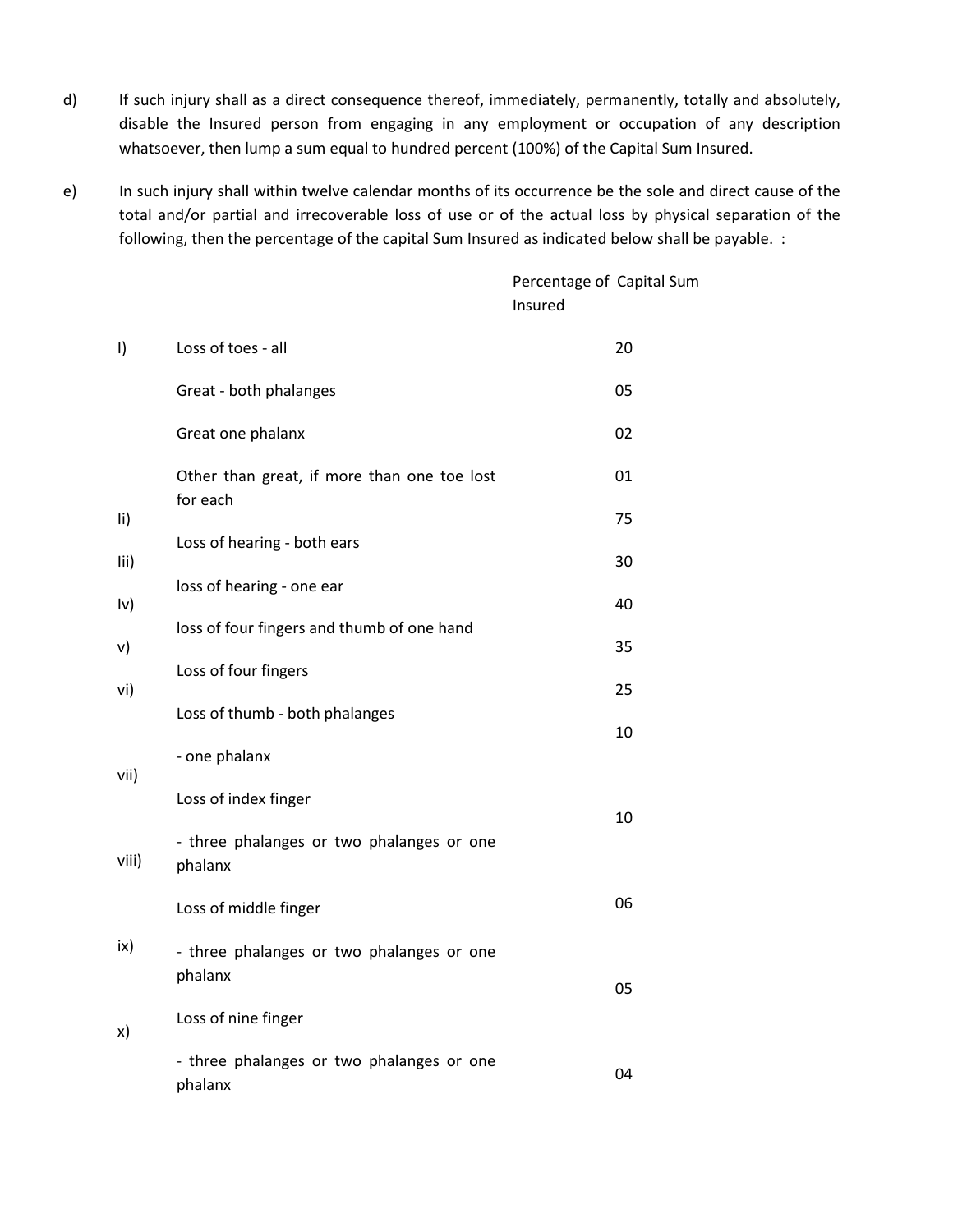xi) Loss of little finger

- three phalanges or two phalanges or one phalanx 03

Loss of metacarpals - first or second (additional) or third, fourth or fifth (additional)

xii) Any other permanent partial disablement Percentage as assessed by the

Panel doctor of the company

f) It such injury shall be the sole and direct cause of Temporary Total Disablement, then so long as the Insured Person shall be totally disabled from engaging in any employment or occupation of any description whatsoever, a sum at the rate of one percent (1%) of the capital Sum Insured, stated in the Schedule hereto, per week but in any case not exceeding Rs. 3,000/- per week in all under all policies. Provided that the compensation payable under the foregoing Sub-Clause (f) shall not be payable for more than 100 weeks in respect of any one injury calculated from the date of commencement of disablement and in no case shall exceed the Capital Sum Insured.

For the purpose of benefits applicable, Table D will cover of above Benefit (a) only, Table C will cover of above Benefit (a) to (d), Table B will cover of above Benefit (a) to (e) and Table A will cover of above Benefit (a) to (f). The applicable benefits with CSI for the same as more specifically described in the schedule will be considered for any liability under the Policy.

#### SPECIAL FREE BENEFITS

## 1) CARRIAGE OF DEAD BODY:

It is hereby agreed that in the event of the death of the Insured Person due to accident, as defined in the Policy, outside his/her residence, the Company shall pay, in addition to the amounts payable under Sub-Clause (a), for transportation of Insured Person's Dead body to the place of residence, a lump sum of 2% of Capital Sum Insured or Rs. 2,500/-, whichever is less.

## 2) EDUCATION GRANT:

In the event of death or permanent total disablement of the Insured due to an accident as defined, the Policy shall pay as education grant for the dependent children as below:

- (a) If the Insured Person has one dependent child below the age of 25 years, an amount equal to 10% of the CSI subject to a maximum of Rs. 5,000/-.
- (b) If the Insured Person has more than one dependent child below the age of 25 years, an amount equal to 10% of CSI subject to maximum of Rs. 10,000/-

The payment as above will be made along with the CSI to the same person/s who is/are entitled to receive CSI.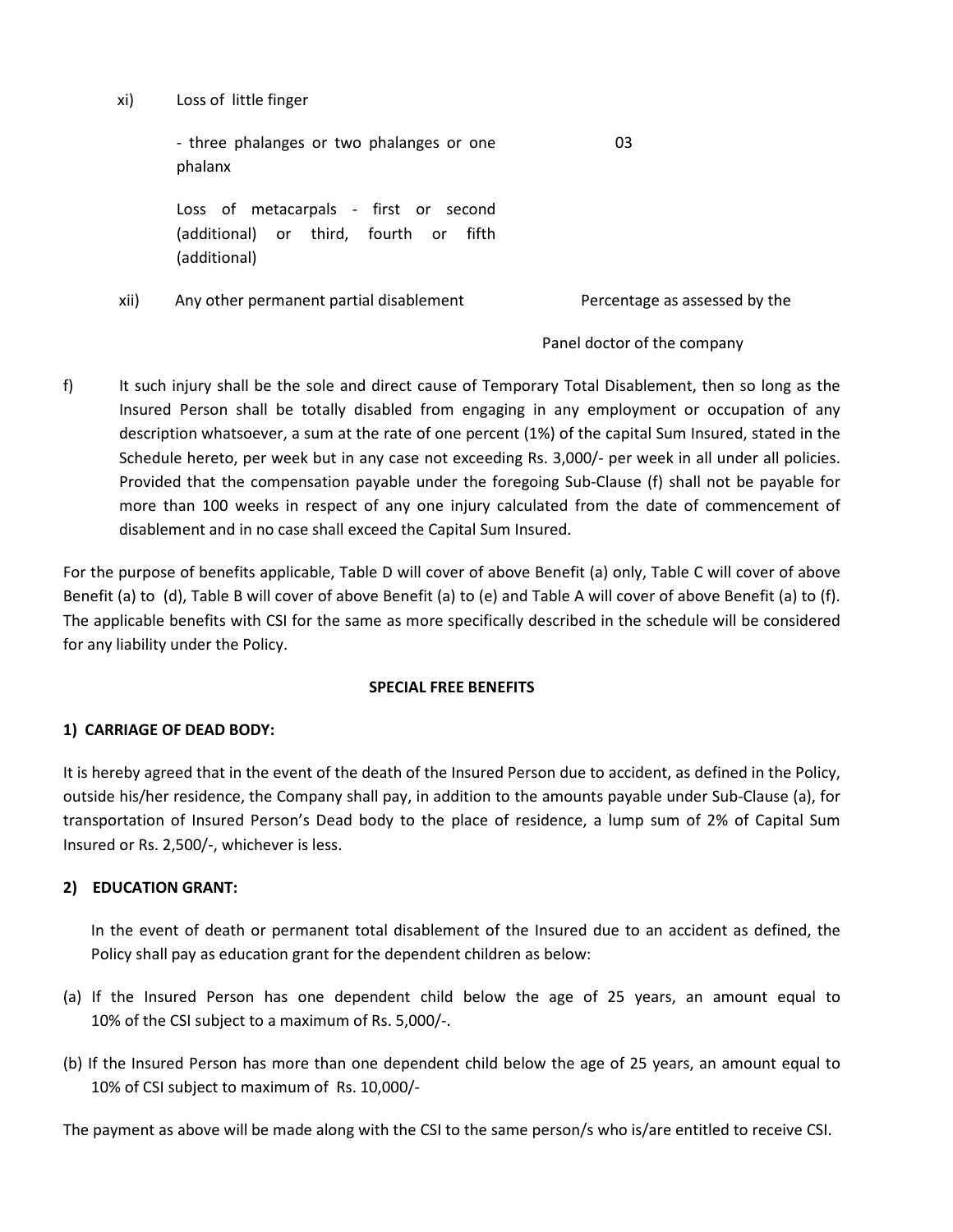Provided that if there be any other subsisting personal accident insurance/s covering the Insured Person then the total benefits under this regulation, under all such policies, shall be limited to a maximum of Rs. 5,000/- in case there is one dependent child and Rs. 10,000/- in case there is more than one dependent child. The amount so payable shall be borne by all the policies in proportion to the original sum insured.

#### **EXCEPTIONS**

#### PROVIDED ALWAYS THAT:

The Company shall not be liable under this Policy for:

- 1. Compensation under more than one of the foregoing Sub-Clauses in respect of the same period of disablement.
- 2. Any other payment after a claim under one of the Sub-Clauses (a), (b) or (d) has been admitted and become payable. This would not apply to payments made under medical expenses extension, education grant and expenses for carriage of dead body.
- 3. Any payment, in case of more than one claim under the Policy, during any one period of insurance by which the maximum liability of the Company in that period would exceed the sum payable under subclauses (a) of this Policy. This would not apply to payments made under medical expenses extension, education grant and expenses for carriage of dead body.
- 4. Payment of weekly compensation until the total amount shall have been ascertained and agreed.
- 5. Payment of compensation in respect of Death, Injury or Disablement of the Insured (a) from intentional self-injury, suicide, (b) whilst under the influence of intoxicating liquor or drugs (c) whilst engaging in Aviation or Ballooning whilst mounting into, dismounting from or traveling in any balloon or aircraft other than as a passenger (fare paying or otherwise) in any duly licensed standard type of aircraft anywhere in the world, (d) directly or indirectly caused by venereal disease/s, AIDS or insanity, (e) arising or resulting from the insured committing any breach of law with criminal intent.

 'Standard type of Aircraft' means any aircraft duly licensed by appropriate authority to carry passengers (for hire or otherwise) irrespective of whether such an aircraft is privately owned OR chartered OR operated by a regular airline OR whether such an aircraft has a single engine or multiengine.

6. Payment of compensation in respect of Death, Injury or Disablement of the Insured person due to or arising out of or directly or indirectly connected with or traceable to : War, Invasion, Act of foreign enemy, Hostilities (whether war be declared or not), Civil War, Rebellion, Revolution, Insurrection, Mutiny, Military or Usurped Power Seizure, Capture, Arrests, Restraints and Detainment by all kings, princes and people of whatsoever nation, condition or quality.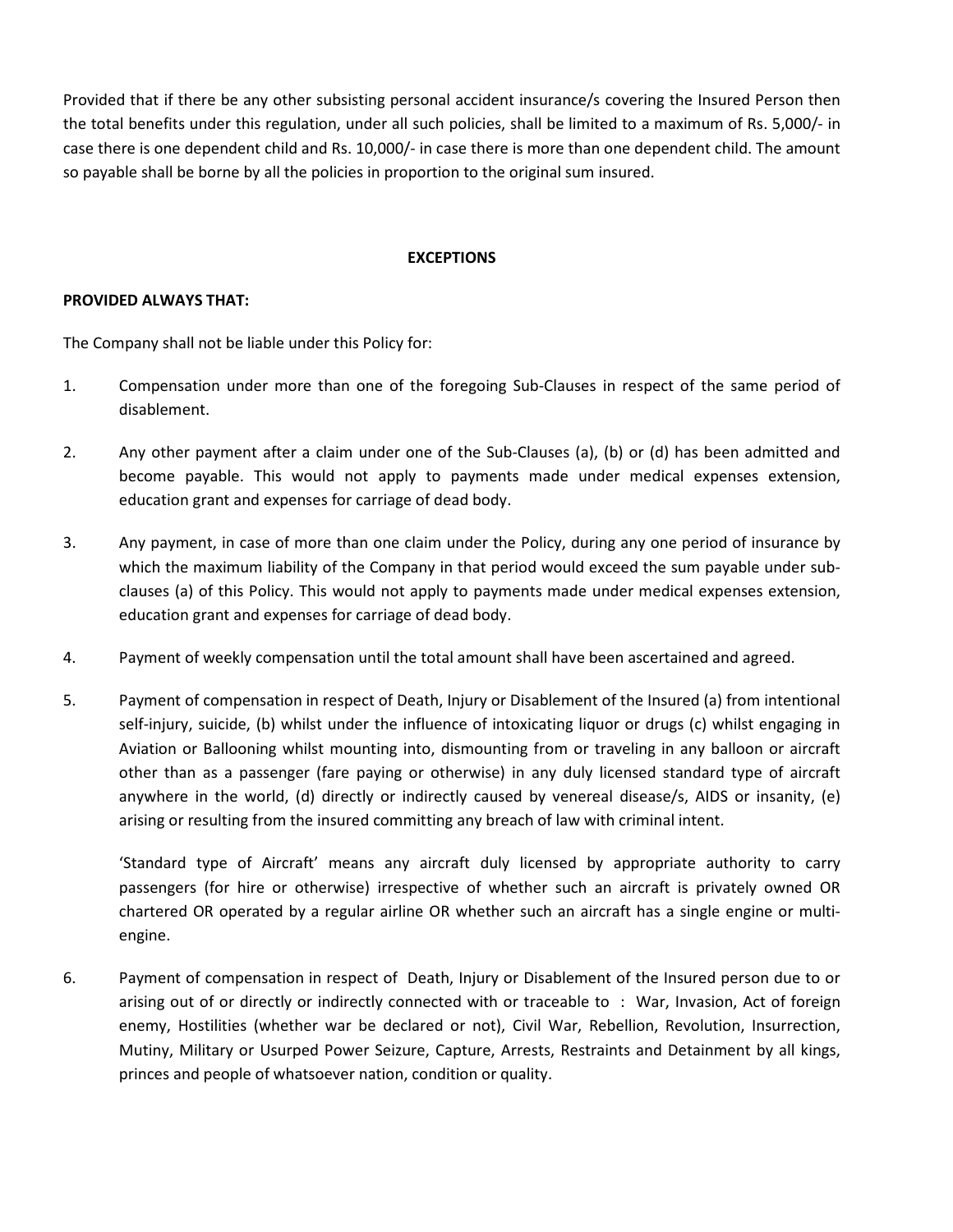- 7. Payment of Compensation in respect of death of, or bodily injury or any disease of illness to the Insured Person.
	- (a) Directly or indirectly caused by or contributed to by or arising from ionizing radiations or contamination by radioactivity from any nuclear fuel or from any nuclear waste from the combustion of nuclear fuel. For the purpose of this exception, combustion shall include any self-sustaining process of nuclear fission.
	- (b) Directly or indirectly caused by or contributed to by or arising from nuclear weapon material. Provided also that the due observance and fulfillment of the terms and conditions of this Policy (which conditions and all endorsements hereon are to be read as part of this Policy) shall so far as they relate to anything to be done by the insured be a condition precedent to any liability of the Company under this Policy.
- 8. Pregnancy Exclusion Clause : The Insurance under this Policy shall not extend to cover death or disablement resulting directly or indirectly caused by, contributed to or aggravated or prolonged by child-birth or from pregnancy or in consequence thereof.

## CUMULATIVE BONUS

Compensation payable under clauses (a), (b), (c) and (d) of the Policy viz. death, loss of limb(s) or sight and Permanent Total Disablement arising out of accidental injuries shall be increased by 5% thereof in respect of each completed year during which the Policy shall have been in force, prior to the occurrence of an accident for which capital sum becomes payable but amount of such increase shall not exceed 50% of the Capital Sum Insured stated in the Schedule herein. This Cumulative Bonus is applicable to CSI which is renewed continuously.

This clause shall not in any way alter the annual character of the Insurance nor the right of the Company to decline to renew or to cancel this Policy as hereinafter provided.

The earned Cumulative Bonus will not be lost if the Policy is renewed within 30 days after its expiry.

## **CONDITIONS**

- 1. Upon the happening of any event which may give rise to a claim under this Policy, written notice with full particulars must be given to the Company immediately. In case of death, written notice also for the death must, unless reasonable cause is shown, be so given before internment, cremation and. In any case, within one calendar month after the death, and in the event of loss of sight or amputation of limbs, written notice thereof must also be given within one calendar month after such loss of sight of amputation.
- 2. Proof satisfactory to the Company shall be furnished of all matters upon which a claim is based. Any Medical or other agent of the Company shall be allowed to examine the insured person on the occasion of any alleged injury or disablement when and so often as the same may reasonably be required on behalf of the company and in the event of death, to make a post-mortem examination of the body of the insured. Such evidence as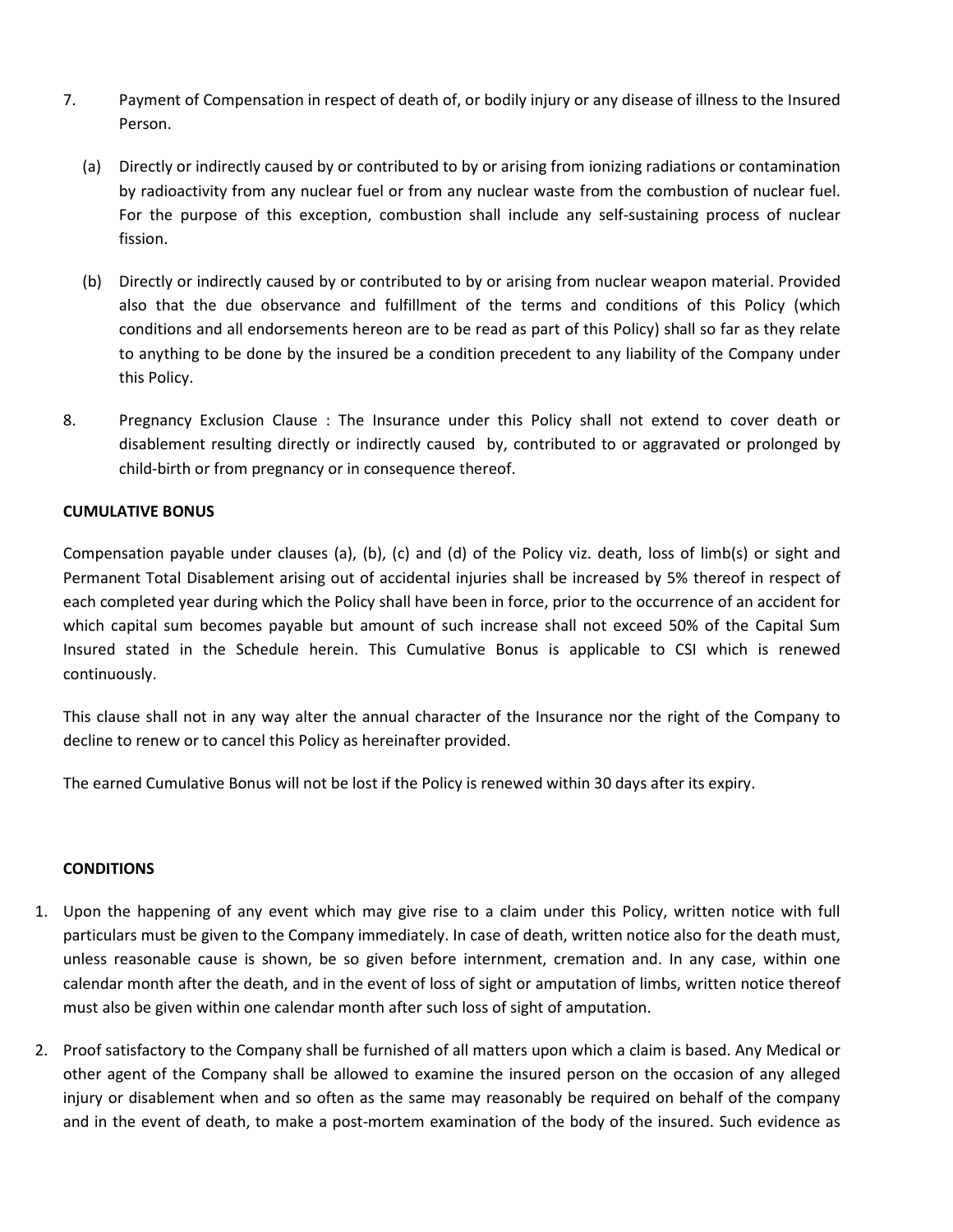the Company may from time to time require shall be furnished and a post-mortem examination report, if necessary, be furnished within the space of fourteen days after demand in writing and in the event of a claim in respect of loss of sight the Insured shall undergo at the insured's expense such operation or treatment as the Company may reasonably deem desirable. Provided that all sums payable hereunder shall be payable.

- i) In case of death or permanent total disablement only after deleting by an endorsement the name of the insured person in respect of whom such sum shall become payable without any refund of premium.
- ii) In case of Permanent Partial Disablement (PPD) only after reduction by an endorsement of CSI by the amount admissible under the claim in respect of the Insured Person and
- iii) In case of Temporary Total Disablement (TTD) upon termination of such disablement.

# No sum payable under this policy shall carry interest.

- 3. The Company shall not be liable to make any payment under this policy in respect of any claim if such claim be in any manner fraudulent or supported or supported by any fraudulent statement or device, whether by the insured or by any person on behalf of the insured.
- 4. (a)The insured shall give immediate notice to the company of any change in the business or occupation of the insured person.

 (b)The insured shall, on tendering any premium for the renewal of this Policy, give notice in writing to the company of any disease, physical defect or infirmity with which he has become affected since the payment of last preceding premium.

- 5. This Policy may be renewed by mutual consent every year and in such event the renewal premium shall be paid to the Company on or before the date of expiry of the Policy or of the subsequent renewal thereof. The Company shall not, however, be bound to give notice that such renewal premium is due.
- 6. The Company may at any time, by notice in writing, determine this Policy provided that the Company shall in that case return to the insured the then last paid premium less a pro-rata part thereof for the portion of the current insurance period which shall have expired. Such notice shall be deemed sufficiently given if posted and addressed to the insured at the address last registered in the Company's books and shall be deemed to have been received by the insured at the time when the same would be delivered in the ordinary course of post. OR the policy may be canceled at any time by the insured by a notice in writing under a certificate of posting or a Regd. A. D. Such notice shall be deemed to be effective from the date of dispatch of the same by the insured. PROVIDED no claim has arisen under the within mentioned Policy prior to the dispatch of such notice by the insured to the company, the insured would be entitled to the return of premium less premium at company's short period rates for the period the policy has been in force.
- 7. The Company shall not be bound to take notice or be affected by any notice of any trust, charge, lien, assignment or other dealing with or relating to this Policy but the receipt of the insured or his legal personal representatives shall in all cases be an effective discharge to the Company.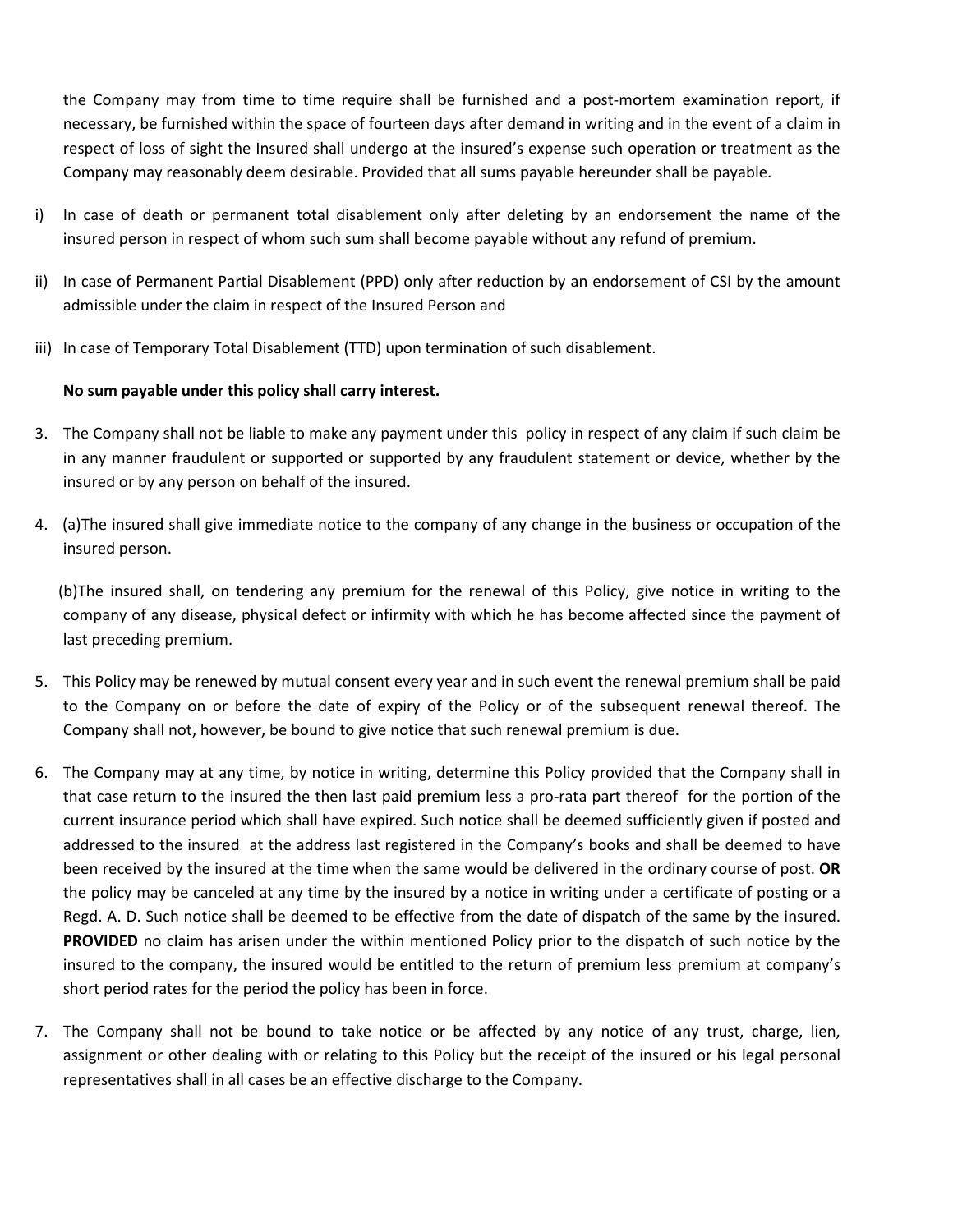8. If any dispute or difference shall arise to the quantum to be paid under the policy liability being otherwise admitted such difference shall independently all other questions be referred to the decision of a sole arbitrator to be appointed in writing by the parties to of if they cannot agree upon a single arbitrator within 30 days of any party invoking arbitration the same shall be referred to a panel of three arbitrators, comprising of two arbitrators, one to be appointed by each of the parties to the dispute/difference and the third arbitrator to be appointed by such two arbitrators and arbitration shall be conducted under and in accordance with the provisions of the Arbitration and Conciliation Act, 1996.

 It is clearly agreed and understood that no difference or dispute shall be referable to arbitration as herein before provided, if the Company has disputed or not accepted liability under or in respect of this policy.

 It is hereby expressly stipulated and declared that it shall be a condition precedent to any right of action or suit upon this Policy that award by such arbitrator/arbitrators of the amount of the loss or damage shall be first obtained.

 It is also hereby further expressly agreed and declared that if the Company shall disclaim liability to the insured for any claim hereunder and such claim shall not within 12 calendar months from the date of such disclaimer have been made the subject matter of a suit in a court of Law, the claim shall for all purposes be deemed to have been abandoned and shall not thereafter e recoverable hereunder.

# ENDORSEMENT TO COVER MEDICAL EXPENSES APPLICABLE UPON THE PAYMENT OF EXTRA PREMIUM & SPECIFIC COVERAGE AS SHOWN IN THE POLICY SCHEDULE

In consideration of the payment of an additional premium as shown in the policy schedule it is hereby agreed and declared that notwithstanding anything in the within written policy contained to the contrary, this insurance is extended to cover the medical expenses necessarily incurred and expended in connection with any accident as specified in the Policy, for which a claim is made by the Insured and admitted by the Company.

The Company shall reimburse to the Insured an amount upto but not exceeding forty percent of the compensation paid in settlement of a valid claim under this Policy or 10% of the relevant sum insured whichever is less. Further, it is a condition precedent to the payment of such medical expenses that the medical attendant's detailed account shall be submitted to and is approved by the Company.

## PROVIDED ALWAYS THAT:

- 1. This insurance shall not apply, in so far as it applies to a female to expenses incurred in respect of any condition arising from or traceable to any disease of the organs of generation, malignant disease of mammary gland, pregnancy childbirth, abortion or miscarriage or any complications and/or sequels arising from the foregoing, unless otherwise provided hereafter.
- 2. The Company shall not be liable to make any payment under this Policy in respect of:-
- i) Disease, Injury, Death or Disablement directly or indirectly due to War, Invasion, Act of Foreign Enemy Hostilities or Warlike Operations (whether war be declared to nor) or Civil Commotion or Rebellion